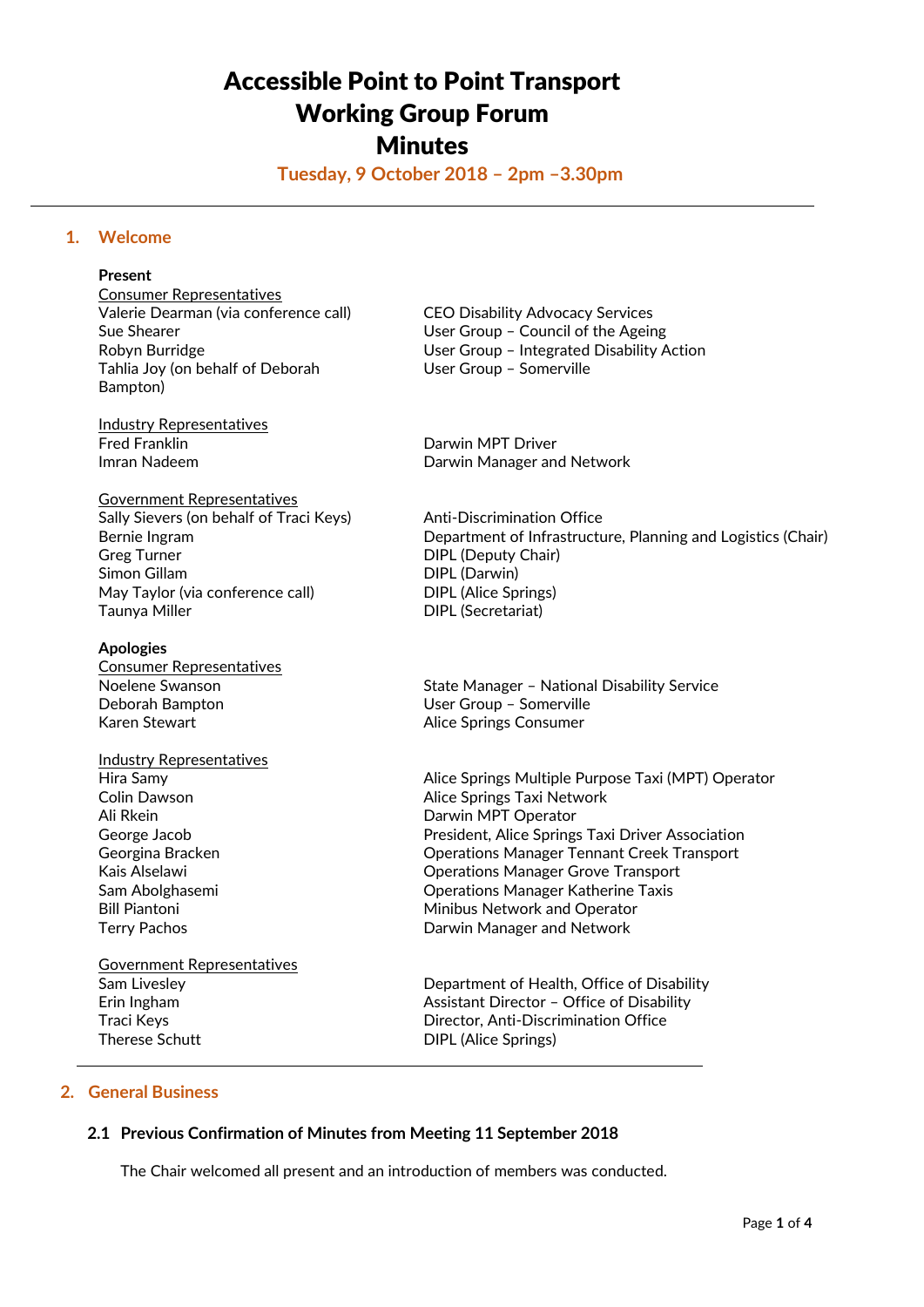The Working Group did not raise any issues with the tabled previous meeting minutes.

# **2.2 Previous Action Items**

The Working Group discussed the action items from the previous meeting, including:

## MPT (Multi-Purpose Taxi) Data

The Working Group discussed the MPT job data from the Darwin and Alice Springs region collected by the Department of Infrastructure, Planning and Logistics over a three year period (2016, 2017 and 2018).

The results indicated that during 2016 the average wheelchair jobs completed per MPT in the Darwin region was 294, 304 in 2017 and in 2018 it was 329 jobs.

In comparison with Alice Springs, the average wheelchair jobs completed per MPT was 390 in 2016, 431 in 2017 and in 2018 it was 486 jobs.

The Working Group was advised that the MPT job numbers were analysed as part of the Review of the Reforms of the Disability Sector (the Review). The review which is not yet finalised also analysed the average wait times per MPTs in Darwin and Alice Springs, indicating that the average wait times for MPTs in Alice Springs are approximately two minutes longer than Darwin wait times for MPTs.

The MPT job data also included average job numbers completed by the wheelchair accessible minibus (WAM) fleet in the Darwin and Alice Springs region.

Discussion was held around how WAMs operate differently to MPT's, specifically due to the unregulated fares and pricing structure of minibuses. The group acknowledged the differences in operation between MPTs and WAMs and that many users did not consider minibuses as a viable alternative to taxis.

# *Action item:* The Working Group is to review the MPT data sheet and make recommendations at the next meeting as to whether it is considered that there are sufficient numbers of MPTs in Alice Springs to meet demand and whether the WAM job numbers should be included with the MPT job numbers.

### Minimum MPT Job Performance Indicators

MPT data collected shows that 10% of the taxis are doing 50% of the MPT jobs, and 20% of the taxis are doing very little MPT jobs.

It was noted that 20% of the taxi fleet in Alice Springs and Darwin are accessible to wheelchair passengers, however if operators choose not to operate, numbers are reduced which affects service delivery.

The Working Group was asked to consider whether the group should make a recommendation to Government to increase the number of MPTs in Alice Springs and/or Darwin to improve services to persons travelling in a wheelchair.

The collected MPT data identifies how many wheelchair jobs each MPTs are completing each month and showcases which MPTs are considered to be in the low percentile group (completing a low amount of wheelchair jobs). The key issue is whether the Group wishes to use this data to set minimum benchmarks for industry.

The Group suggested that the driver / operator of the MPTs in the low job percentile group be contacted in the first instance to be given the opportunity to provide an explanation why they have performed low wheelchair job numbers.

The Working Group noted the importance of improving the efficiency of the MPTs currently in use noting that there has been a number of occasions where wheelchair users have called up a network for a MPT and a standard taxi shows up instead.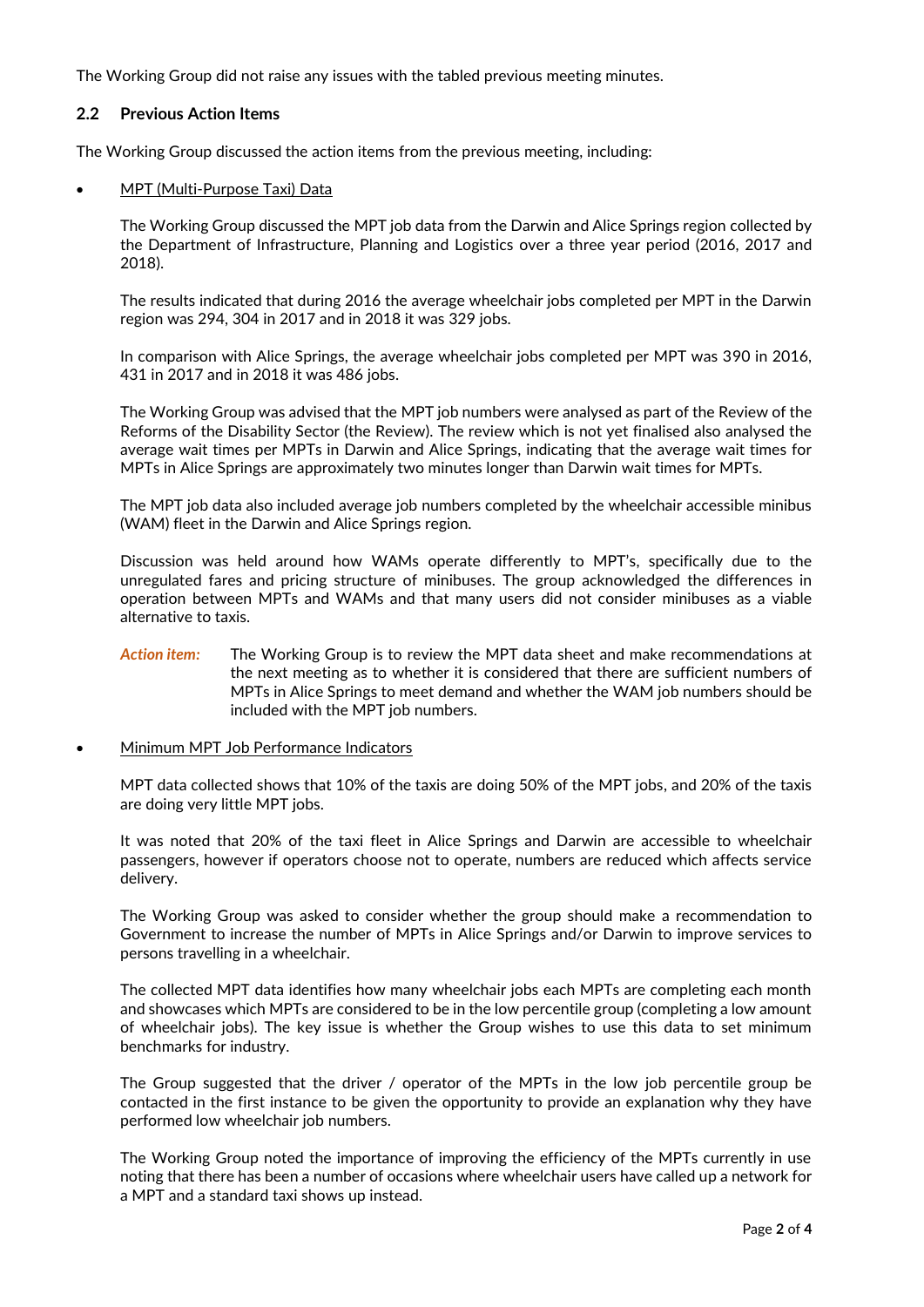The working group noted that importance of Networks ensuring that they send out the correct taxi type.

- *Action item:* DIPL to send out courtesy emails to all Networks across the Territory regarding training staff at call centres to ensure the correct taxi type is sent out to passengers, seek feedback regarding drivers training and specific training in strapping in wheelchairs.
- *Action item:* Members to review and discuss the MPT job data with peers or consumers to determine an acceptable low percentile number of wheelchair jobs. The Group will discuss this further at the next meeting.
- *Action item:* DIPL to contact operators in the low percentile group to show cause for the low amount of completed wheelchair jobs.

## **3. New Business**

### **3.1 CPV Regulatory Model Six Monthly Review – Effects on the Disability Sector**

The Working Group was advised that a six monthly review has commenced to determine if the introduction of ridesharing has any adverse effects on the disability sector. This review included a survey, a mystery shopper program in Darwin and Alice Springs, jurisdictional comparisons and analysis of data i.e. taxi wait times, job numbers and complaint data. The Department also contacted disability organisations and Transport Subsidy Scheme members for feedback. The review is not yet finalised.

# **3.2 Transport Subsidy Scheme (TSS) Review**

The Working Group was informed that a review of the TSS is currently being conducted by an external consultant and is expected to conclude late December 2018. Outcomes from the review would not be expected until mid-2019.

### **3.3 Working Group Webpage**

Members of the Working Group in attendance agreed to allow the Department to publish their contact details on the Working Group webpage. Members not in attendance today will be contacted for approval.

### **3.4 Identify Key Priority Areas to Improve Customer Service**

The Working Group discussed several key priority areas to improve customer service including:

- Ensuring drivers are appropriately trained especially with the MPT lift mechanisms and restrain systems
- Can speak English well
- Know the location of the drop off point
- Not speak on mobile phones (Bluetooth) with passengers in the car

The Working Group considered the issue of a taxi driver not being able to speak or understand English fluently is an Australian wide industry issue and not necessarily just a Northern Territory issue.

It was noted that some Network systems allows it to be used as a GPS and as such the drivers can enter the destination address into the system so they should not get lost.

Networks do not have access to all the different MPT vehicles for training and consider the onus should be placed onto the operator of each vehicle to train its drivers on the specific use of that vehicle's wheelchair restrain systems.